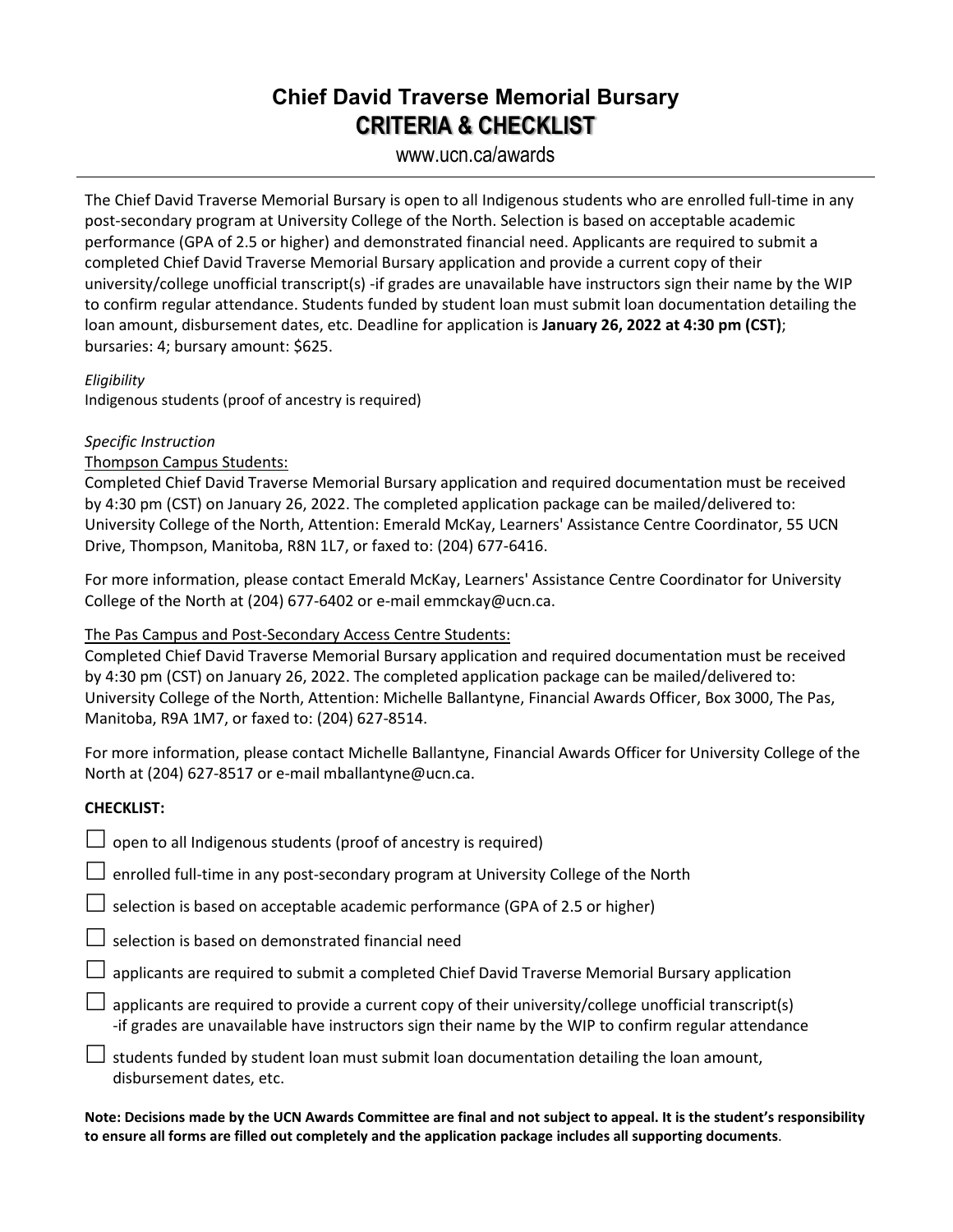

**The Pas Campus & Post-Secondary Access Centre Students** Michelle Ballantyne, Financial Awards Officer Box 3000, The Pas, Manitoba, R9A 1M7 Phone: (204) 627-8517 Fax: (204) 627-8514 Toll-free: 1-866-627-8500 Extension: 8517

#### **Thompson Campus Students**

Emerald McKay, Learners' Assistance Centre Coordinator 55 UCN Drive, Thompson, Manitoba, R8N 1L7 Phone: (204) 677-6402 Fax: (204) 677-6416 Toll-free: 1-866-677-6450 Extension: 6402

# **Award, Bursary & Scholarship Application**

| -PRINT ALL INFORMATION IN BLACK INK ONLY-                                                                                                                           |                                                                                                                        | APPLICATION AVAILABLE IN ANOTHER FORMAT UPON REQUEST.           |                        |         |                                                 |                                                                                    |  |
|---------------------------------------------------------------------------------------------------------------------------------------------------------------------|------------------------------------------------------------------------------------------------------------------------|-----------------------------------------------------------------|------------------------|---------|-------------------------------------------------|------------------------------------------------------------------------------------|--|
| Name of award applying for:                                                                                                                                         |                                                                                                                        |                                                                 |                        |         | Date: (yyyy/mm/dd)                              |                                                                                    |  |
| <b>Chief David Traverse Memorial Bursary</b>                                                                                                                        |                                                                                                                        |                                                                 |                        |         |                                                 |                                                                                    |  |
| PERSONAL INFORMATION                                                                                                                                                |                                                                                                                        |                                                                 |                        |         |                                                 |                                                                                    |  |
| Student number:                                                                                                                                                     |                                                                                                                        | Social insurance number:                                        |                        |         |                                                 |                                                                                    |  |
|                                                                                                                                                                     |                                                                                                                        |                                                                 |                        |         |                                                 |                                                                                    |  |
| First name:                                                                                                                                                         |                                                                                                                        | Last name:                                                      |                        |         |                                                 |                                                                                    |  |
|                                                                                                                                                                     |                                                                                                                        |                                                                 |                        |         |                                                 |                                                                                    |  |
| Date of birth: (yyyy/mm/dd)                                                                                                                                         | Gender:                                                                                                                | Marital status:                                                 |                        |         |                                                 |                                                                                    |  |
|                                                                                                                                                                     |                                                                                                                        |                                                                 |                        |         |                                                 | $\Box$ Single $\Box$ Married $\Box$ Common-law $\Box$ Separated, divorced, widowed |  |
| Indigenous heritage: (please attach copy of proof of Indigenous status)                                                                                             |                                                                                                                        |                                                                 |                        |         |                                                 |                                                                                    |  |
| $\Box$ Inuit $\Box$ Non-Status $\Box$ Métis $\Box$ Status                                                                                                           |                                                                                                                        |                                                                 |                        |         |                                                 |                                                                                    |  |
| Permanent mailing address:                                                                                                                                          |                                                                                                                        |                                                                 |                        |         |                                                 |                                                                                    |  |
|                                                                                                                                                                     |                                                                                                                        |                                                                 |                        |         |                                                 |                                                                                    |  |
| City:                                                                                                                                                               |                                                                                                                        | Province:                                                       |                        |         |                                                 | Postal code:                                                                       |  |
|                                                                                                                                                                     |                                                                                                                        |                                                                 |                        |         |                                                 |                                                                                    |  |
| Phone:                                                                                                                                                              |                                                                                                                        |                                                                 |                        | E-mail: |                                                 |                                                                                    |  |
| $(H)$ (<br>$(C)$ ( )                                                                                                                                                | $(W)$ $($                                                                                                              |                                                                 |                        |         |                                                 |                                                                                    |  |
| <b>EDUCATIONAL BACKGROUND</b>                                                                                                                                       |                                                                                                                        |                                                                 |                        |         |                                                 |                                                                                    |  |
| University/college program of study:                                                                                                                                |                                                                                                                        | Term:                                                           |                        |         | Enrolled in:                                    |                                                                                    |  |
|                                                                                                                                                                     |                                                                                                                        |                                                                 |                        |         |                                                 | $\Box$ Full-time studies $\Box$ Part-time studies                                  |  |
| Term GPA: (please attach current copy of unofficial transcript(s); if grades are<br>unavailable have your instructors sign their name by the WIP to confirm regular |                                                                                                                        | Course-load for term:                                           |                        |         | Program length: (e.g. year 2 of 4 year program) |                                                                                    |  |
| attendance)                                                                                                                                                         |                                                                                                                        |                                                                 | $\%$                   |         |                                                 |                                                                                    |  |
| <b>FAMILY INFORMATION</b>                                                                                                                                           |                                                                                                                        |                                                                 |                        |         |                                                 |                                                                                    |  |
| Number of dependents under the age of 18 residing with you:                                                                                                         |                                                                                                                        |                                                                 |                        |         |                                                 |                                                                                    |  |
| $\Box$ 1 $\Box$ 2 $\Box$ 3 $\Box$ 4 $\Box$ 5 $\Box$ 6 $\Box$ 7 $\Box$ 8 $\Box$ 9 $\Box$ 10 $\Box$ Not applicable                                                    |                                                                                                                        |                                                                 |                        |         |                                                 |                                                                                    |  |
| List ages of dependents:                                                                                                                                            |                                                                                                                        |                                                                 | Is spouse, common-law: |         |                                                 |                                                                                    |  |
|                                                                                                                                                                     |                                                                                                                        | Employed $\Box$ Unemployed $\Box$ Student $\Box$ Not applicable |                        |         |                                                 |                                                                                    |  |
| <b>FUNDING SOURCES</b>                                                                                                                                              |                                                                                                                        |                                                                 |                        |         |                                                 |                                                                                    |  |
| How will you be financing your education? (please check those that apply)                                                                                           |                                                                                                                        |                                                                 |                        |         |                                                 |                                                                                    |  |
| □ Canada/Manitoba Student Loan/Grants/Bursaries/Scholarships/Awards (please attach proof of loan amount and loan details, e.g. disbursement dates, etc.)            |                                                                                                                        |                                                                 |                        |         |                                                 |                                                                                    |  |
| $\Box$ Manitoba Employment & Training Services $\Box$ Parent/s, Relative, Donor                                                                                     |                                                                                                                        |                                                                 |                        |         |                                                 |                                                                                    |  |
| □ Band, Tribal Council, Manitoba Metis Federation (name) ______________________________                                                                             |                                                                                                                        |                                                                 |                        |         |                                                 |                                                                                    |  |
| Financing will be:                                                                                                                                                  |                                                                                                                        |                                                                 |                        |         |                                                 |                                                                                    |  |
| □ Full (books, tuition/fees and living allowance) □ Partial (please circle those that apply: books, tuition/fees, living allowance)                                 |                                                                                                                        |                                                                 |                        |         |                                                 |                                                                                    |  |
| List funding source name(s) and percent or amount of financing for term:                                                                                            |                                                                                                                        |                                                                 |                        |         |                                                 |                                                                                    |  |
|                                                                                                                                                                     |                                                                                                                        |                                                                 |                        |         |                                                 |                                                                                    |  |
| Source Name(s)                                                                                                                                                      |                                                                                                                        |                                                                 |                        |         | Percent or Amount                               |                                                                                    |  |
|                                                                                                                                                                     |                                                                                                                        |                                                                 |                        |         |                                                 | $\frac{1}{2}$ % or \$                                                              |  |
|                                                                                                                                                                     | <u> 1989 - Johann Stoff, deutscher Stoffen und der Stoffen und der Stoffen und der Stoffen und der Stoffen und der</u> |                                                                 |                        |         |                                                 | $\frac{1}{2}$ % or \$                                                              |  |